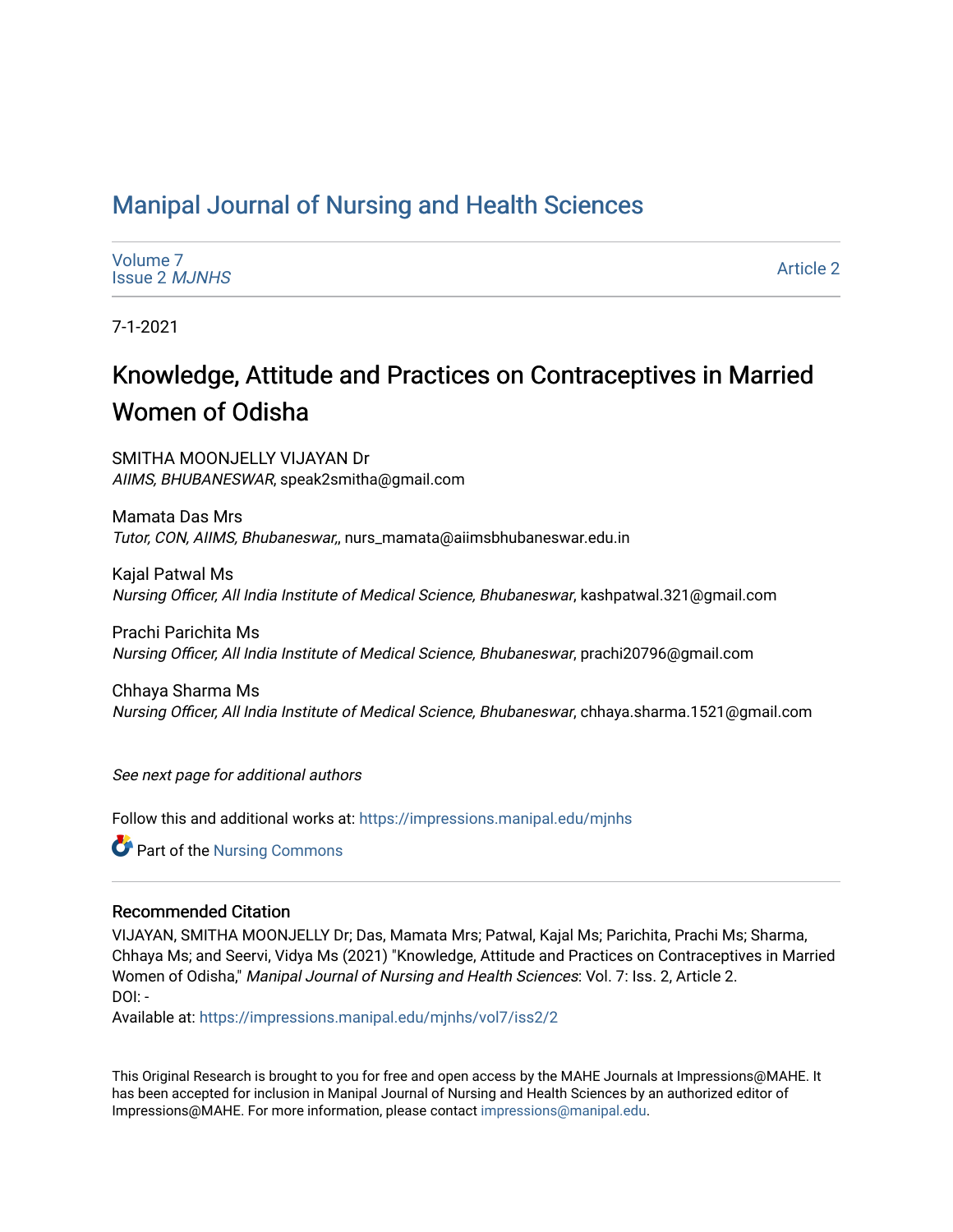# Knowledge, Attitude and Practices on Contraceptives in Married Women of Odisha

## Cover Page Footnote

We acknowledge Mr Jaison Jacob, Tutor, AIIMS, College of Nursing for statistical analysis.

## Authors

SMITHA MOONJELLY VIJAYAN Dr, Mamata Das Mrs, Kajal Patwal Ms, Prachi Parichita Ms, Chhaya Sharma Ms, and Vidya Seervi Ms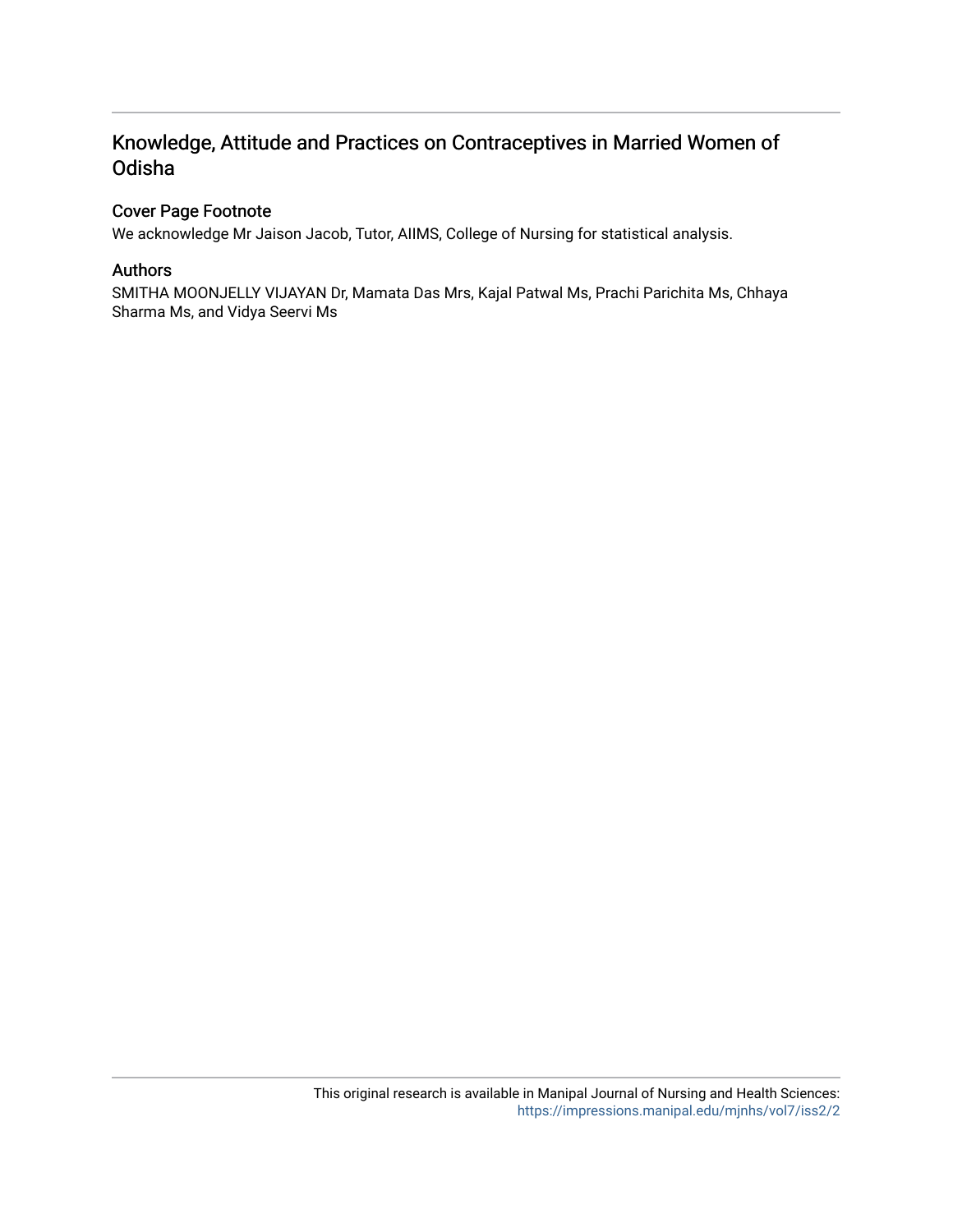# Original Article

# **Knowledge, attitude, and practices on contraceptives in married women of Odisha**

**M V Smitha\*, Mamta Das, Kajal Patwal, Prachi Parichita, Vidya Seervi, Chhaya Sharma**

Email: speak2smitha@gmail.com

## **Abstract**

**Introduction:** In developing countries, maternal and newborn mortality and morbidity rates can be reduced with apt contraceptive usage. This study aimed to assess the knowledge, attitude, and practices regarding contraception among married women. **Methods:** A descriptive study was conducted among 110 married women attending Obstetrics and Gynaecology OPD of AIIMS Bhubaneswar. **Results:** The mean (SD) age of women was 29.13 (3.51) years. About half of the women (50.9%) had poor knowledge of contraception. More than half of women (65.17%) had a positive attitude on contraceptive use; however, only 24% of women used a contraceptive, the most preferred contraceptive being oral pills (37.5%). The knowledge and attitude were positively correlated ( $r = 0.164$ ,  $p=0.01$ ). Knowledge was associated with the occupation (*p*=.005). Lack of knowledge, concerns about side effects, and religious factors were the reasons for not using contraception. **Conclusion:** Despite the positive attitude, a majority of women had inadequate knowledge and utilization of contraception. This implies the need to educate women of the reproductive age group for the efficient utilization of contraceptive services for the betterment of their reproductive health.

*Keywords:* attitude, contraception, practices, family planning, knowledge

#### **Introduction**

Population expansion is a burning issue in developing countries like India, especially with sparse resources. Despite India being the first country to launch the family planning program in 1952 (Ministry of Health and Family Welfare, 2018), the total unmet need for contraception in India is 12.9%, according to the National Family Planning Programme report 2017. The government has made tremendous efforts to make contraceptives available to all, but there is low

#### **M V Smitha1 , Mamta Das2 , Kajal Patwal3 , Prachi Parichita3 , Vidya Seervi3 , Chhaya Sharma3**

- *1 Associate Professor, College of Nursing, All India Institute of Medical Science, Bhubaneswar, Odisha, India.*
- *<sup>2</sup> Tutor, College of Nursing, All India Institute of Medical Science, Bhubaneswar, Odisha, India.*
- *<sup>3</sup> Nursing Officer, All India Institute of Medical Science, Bhubaneswar, Odisha, India.*

Manuscript received: 10 September 2020 Revision accepted: 20 March 2021

\*Corresponding Author

acceptance due to cultural barriers, ignorance, and fear of complications (Ghule & Raj, 2015). UNICEF and WHO report that India's share of maternal deaths globally is 20%. Contraception could prevent over 30% of maternal deaths and 10% of child death if pregnancies were spaced for more than two years apart (World Health Organization, 2013; Cleland et al., 2006).

In Odisha, according to the Family Planning Annual Report 2015-16, the utility of modern contraceptives among married women in 2012 was 46.3%. However, the unmet need for contraception in 2012 is high, at 18.9% (Ministry of Health and Family Welfare, 2015- 16). Though it has achieved the goal of reaching a total fertility rate of 2.1, currently 19.1% of married women have an unmet need for contraception, according to the Department of Health and Family Welfare Government of Orissa (National Institute of Health and Family Welfare, 2014).

Most previous studies conducted in India have concentrated mainly on knowledge and attitude of

**How to cite this article:** Smitha, M. V., Das, M., Patwal, K., Parichita, P., Seervi, V., & Sharma, C. (2021). Knowledge, attitude, and practices on contraceptives in married women of Odisha. *Manipal Journal of Nursing and Health Sciences*, *7* (2). 1-7.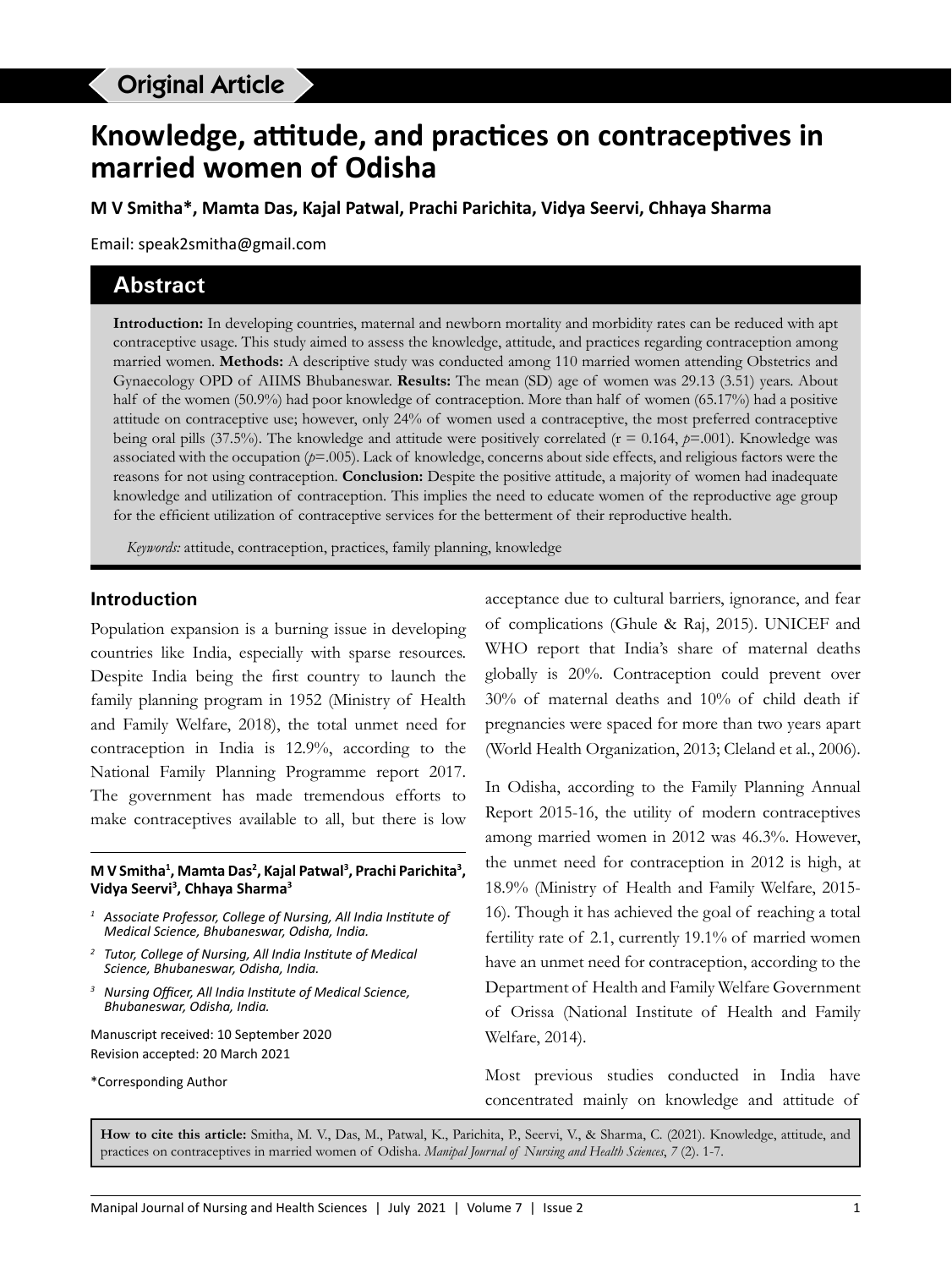contraceptive use among adolescents (Renjhen etal., 2010; Jain et al., 2017). Only a very few have reported the issues of poor utilization of contraceptives and their causes was 0.8 (Prusty, 2014). Further, not many studies have been conducted in this area to assess the knowledge, attitude, and practice of contraception among married women. The percentage of unmet needs for contraception is high. Thus, we conducted a study to assess the knowledge, attitude, and contraceptive practices in married women of Odisha.

## **Objectives**

The objectives of the study were:

- To assess the knowledge, attitude, and practices regarding contraception among married women.
- To associate knowledge score with demographic variables.
- To correlate knowledge and attitude regarding contraception.

## **Materials and Methods**

A cross-sectional study was conducted between 12/03/2019 and 14/04/2019 among the married women of Odisha to assess the knowledge, attitude, and contraceptive practices. The setting was the Outpatient Department (OPD) of the All India Institute of Medical Sciences (AIIMS) Bhubaneswar. The sample was selected using a convenient sampling technique. A sample size of 110 women was calculated based on the prevalence of contraceptive use in a previous study (64.7%) in Odisha (New et al., 2017). The data were collected by using four tools: Demographic proforma, knowledge questionnaire, attitude scale, and practice questionnaire on contraception. The knowledge questionnaire on contraception consisted of 40 items, and each correct response was scored as one. The total possible score is 40. A 'five-point Likert scale was developed with 20 statements, ten positively stated items, and ten negatively stated. Reverse scoring of negative items was done. The response was rated as strongly agree, agree, neutral, disagree, and strongly disagree. The self-reported practice questionnaire consisted of nine items. The practice scores were expressed in frequency and percentage. Nine experts established content validity of the knowledge questionnaire and

attitude scale, CVI being 0.93 and 0.89, respectively. The reliability of the knowledge questionnaire 0.8, was established by the split-half method. The reliability of the attitude scale was 0.88.

All married women between 18 and 45 years attending OPD, willing to participate in the study, and who could read and write English or Odia were included, and the widows were excluded. The approval from the Institutional Ethics Committee (IEC/AIIMS BBSR/NURSING/2018-19/02) and written informed consent from the participants were obtained for the study.

Structured questionnaires and rating scales were administered to the women. The data on sociodemographics, knowledge, attitude, and practices on contraceptives were collected.

## *Statistical analysis*

Analyses of data were done using SPSS version 16. The normality of data was checked using the Kolmogorov Smirnov test and was normally distributed. Data were expressed as means ± standard deviation (SD) and percentages. Karl Pearson's correlation coefficient was used to compute the relationship between knowledge and attitude. The chi-square test was used to associate knowledge scores and demographic variables.

## **Results**

All women (110) recruited for the study gave informed consent. The result shows that the mean age (SD) of women was 29.13±3.51 years. Less than a half of the women (45.5%) were between 26 and 33 years, 44.5% were graduates, and 72.2% were housewives. The least percentage (10%) were private employees, 9.1% were government employees, whereas a few (8.2%) were self-employed. Most of the women (46.4%) had one child, 30.9% had no children, 18.2% had two children, and the least percentage (4.5%) of women had more than two children (Table 1).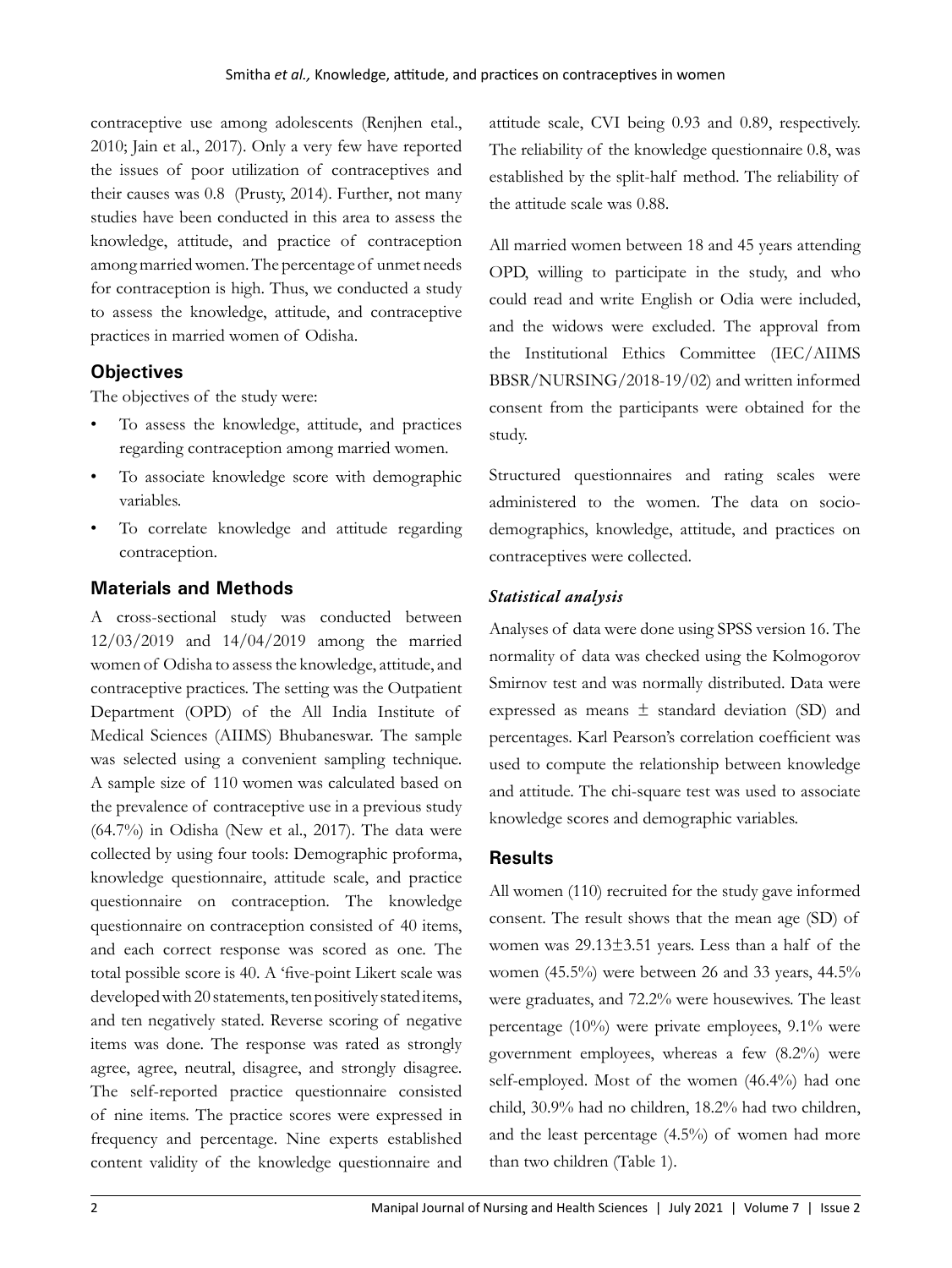#### **Table 1**

*Demographic Characteristics of Women*

|                                    |           | $N = 110$         |
|------------------------------------|-----------|-------------------|
| Demographic data                   | Frequency | Percentage<br>(%) |
| Age of women<br>(in years)         |           |                   |
| $18 - 25$                          | 39        | 35.5              |
| $26 - 33$                          | 50        | 45.5              |
| $34 - 41$                          | 15        | 13.5              |
| 42 - 49                            | 6         | 5.5               |
| Education                          |           |                   |
| No formal education                | 3         | 2.7               |
| Primary school                     | 12        | 10.9              |
| Secondary school                   | 46        | 41.8              |
| Degree and above                   | 49        | 44.6              |
| Occupation                         |           |                   |
| Household activities               | 80        | 72.7              |
| Government<br>employee             | 10        | 9.1               |
| Private employee                   | 11        | 10.0              |
| Self-employed                      | 9         | 8.2               |
| Family income<br>(in INR)          |           |                   |
| < 5000                             | 20        | 18.2              |
| $5000 - 10,000$                    | 39        | 35.4              |
| >10,000                            | 51        | 46.4              |
| Type of family                     |           |                   |
| Nuclear                            | 55        | 50.0              |
| Joint                              | 52        | 47.3              |
| <b>Extended family</b>             | 3         | 2.7               |
| Duration of marriage (in<br>years) |           |                   |
| $\leq 1$                           | 16        | 14.5              |
| $1 - 2$                            | 22        | 20.0              |
| $2 - 3$                            | 18        | 16.4              |
| > 3                                | 54        | 49.1              |
| Number of children                 |           |                   |
| None                               | 34        | 30.9              |
| $\mathbf{1}$                       | 51        | 46.4              |
| 2                                  | 20        | 18.2              |
| >2                                 | 5         | 4.5               |

#### *Knowledge on contraceptives*

Knowledge on contraception was assessed by scoring women's responses to a knowledge questionnaire with a maximum possible score of 40. The results revealed that 51% of the women

had poor knowledge, 40% had average knowledge, and 9.09% had good knowledge regarding contraception with a mean (SD) of 14.1 (7.8).

#### **Table 2**

|                  |  | Mean, Standard Deviation, and Mean Percentage of |  |
|------------------|--|--------------------------------------------------|--|
| Knowledge Scores |  |                                                  |  |

|                              |                  |               |           | $N = 110$          |
|------------------------------|------------------|---------------|-----------|--------------------|
| Knowledge areas              | Maximum<br>score | Mean<br>score | <b>SD</b> | percentage<br>Mean |
| Natural methods              | 9                | 2.91          | 1.93      | 36.37              |
| <b>Barrier methods</b>       | 5                | 2.18          | 1.32      | 43.6               |
| Condoms                      | 3                | 1.38          | 0.99      | 46                 |
| Spermicidal jellies          | 1                | 0.4           | 0.49      | 40                 |
| Diaphragm                    | $\mathbf{1}$     | 0.4           | 0.49      | 40                 |
| <b>IUCD</b>                  | 5                | 1.2           | 1.2       | 24                 |
| Hormonal methods             | 12               | 3.33          | 2.63      | 27.75              |
| <b>OCP</b>                   | 5                | 1.41          | 1.35      | 28.2               |
| Post-coital pills            | 3                | 0.81          | 0.87      | 27                 |
| Contraceptive<br>injectables | 3                | 0.66          | 0.80      | 22                 |
| Implants                     | $\mathbf{1}$     | 0.43          | 0.49      | 43                 |
| Miscellaneous<br>methods     | 2                | 0.82          | 0.55      | 41                 |
| Sterilization                | 7                | 2.84          | 2.33      | 40.57              |

*Note. SD* = Standard deviation; *IUCD* = Intrauterine contraceptive device; *OCP* = oral contraceptive pill.

Table 2 shows that the barrier methods were the most (*M =* 43.6%, *SD* = 1.32) known methods of contraception among women, followed by miscellaneous methods (female condom, diaphragm vaginal ring and spermicidal jelly) ( $M = 41\%$ ,  $SD = 0.55$ ) and sterilization  $(M = 40.57\%, SD = 2.33)$ . The findings reveal that the knowledge of subjects regarding contraception were below average in the areas of "IUCD"  $(M = 1.2, SD =$ 1.2) and "hormonal methods" (*M* = 3.33, *SD* = 2.63). The knowledge of subjects regarding contraception was average in the areas of "natural methods" (*M* = 2.91, *SD* = 1.93), "barrier methods" (*M* = 2.18, *SD* = 1.32), "miscellaneous methods"(*M* = 0.82, *SD* = 0.55), and "sterilization" ( $M = 2.84$ ,  $SD = 2.33$ ).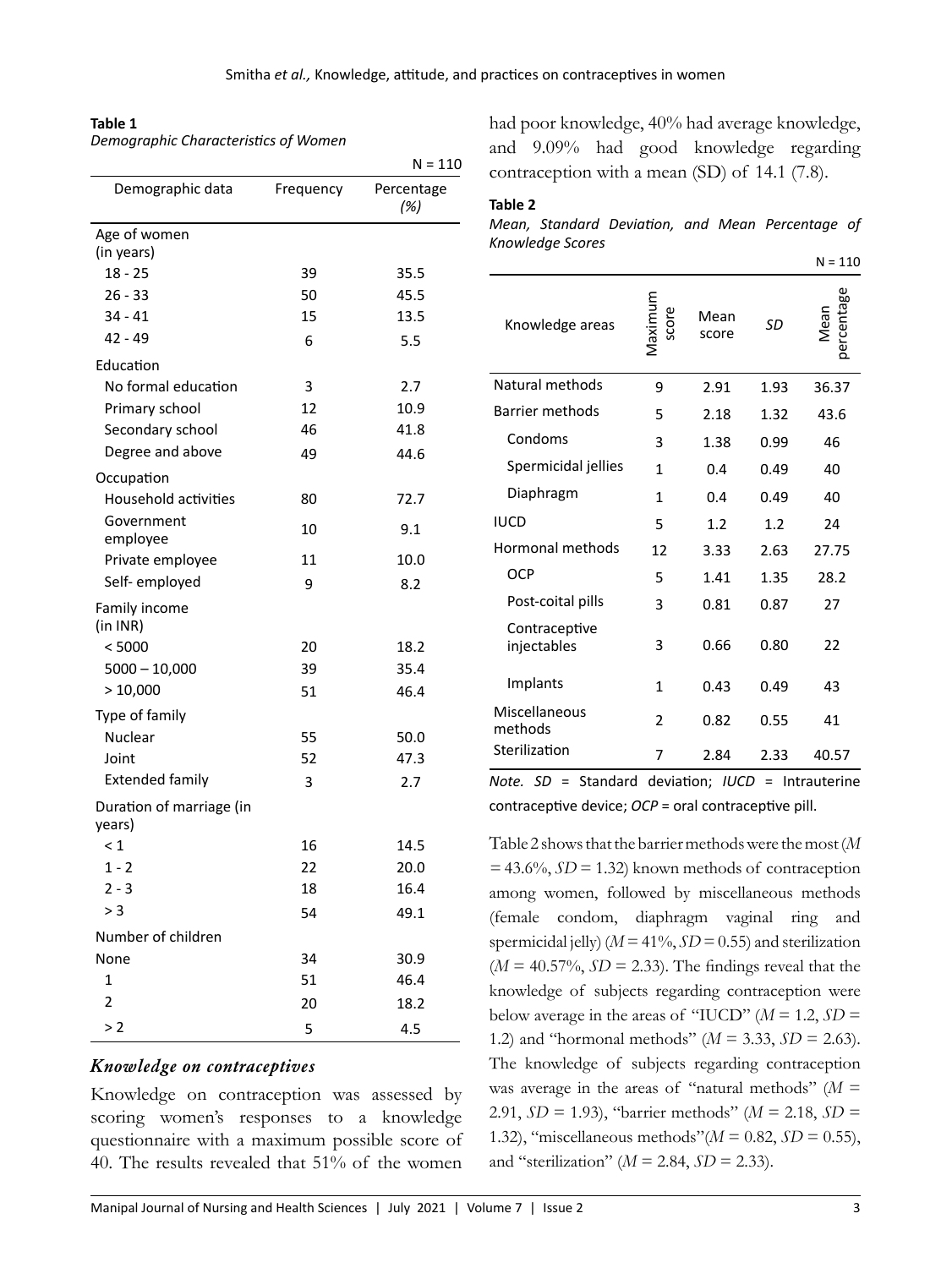### *Attitude on contraception*

About 47.3% of the women reported that contraceptives reduce the sex drive, while 31.8% believe contraception is the partner's responsibility. A little more than half (51.8%) reported that they prefer to use a contraceptive during intercourse (Table 3).

#### **Table 3**

| Distribution of Data related to Attitude toward |  |  |  |
|-------------------------------------------------|--|--|--|
| Contraception                                   |  |  |  |

|                                                                  |             | $N = 110$         |
|------------------------------------------------------------------|-------------|-------------------|
| Statements                                                       | $\mathbf f$ | Percentage<br>(%) |
| Using contraceptives is wrong                                    | 62          | 56.36             |
| Contraceptives reduce sex drive                                  | 52          | 47.3              |
| Contraceptives are necessary only<br>during sex                  | 45          | 40.9              |
| Promiscuous females use<br>contraceptives                        | 44          | 40                |
| I will not have sex without<br>contraceptives                    | 35          | 31.8              |
| Contraceptive doesn't prevent<br>pregnancy                       | 56          | 50.9              |
| Using contraceptives shows care for<br>the partner               | 60          | 54.6              |
| Contraceptives are difficult to obtain                           | 73          | 66.3              |
| Contraceptive makes intercourse<br>pleasurable                   | 53          | 48.2              |
| I feel relaxed if the contraceptive<br>method is used            | 35          | 31.8              |
| I prefer to use contraceptives during<br>intercourse             | 57          | 51.8              |
| In the future, I will use a<br>contraceptive                     | 64          | 58.2              |
| I will use contraceptives even if my<br>partner does not want to | 37          | 33.7              |
| It is no trouble to use contraceptives                           | 67          | 60.9              |
| Using contraceptives makes a<br>relationship strong              | 36          | 22.8              |
| Sex is not fun if a contraceptive is<br>used                     | 46          | 41.8              |
| I prefer not to talk about<br>contraceptives to friends          | 41          | 37.3              |
| I will use a different contraceptive if<br>side effects occur    | 63          | 57.3              |
| Contraceptive use is the partner's<br>responsibility             | 35          | 31.8              |
| Contraceptive use makes sex too<br>planned                       | 25          | 22.7              |

## *Contraceptive practices*

Table 4 shows that concerning the contraceptive practices, only 21.8% of women were currently using at least one contraceptive. Female condoms, diaphragm, and spermicidal jellies were not used among any of them. The most preferred contraceptives were oral contraceptives (37.5%) followed by intrauterine devices (16.7%) and injectable contraceptives (16.7%). The reasons for not using condoms were: inadequate knowledge (32.55%) followed by side effects (27.90%) and religious beliefs (26.74%). While friends and partners were the most common source of contraception information (47.3%), very few subjects (13.2%) received information from schools or colleges. Most of the subjects (64.6%) believe that both husband and wife use contraceptives effectively. The majority of the subjects (70%) opined that both partners are equally responsible for contraceptive usage.

# **Table 4**

*Current Contraceptive Practices among Subjects*

|                                      |    | $N = 110$         |
|--------------------------------------|----|-------------------|
| Contraceptive practices              | f  | Percentage<br>(%) |
| Currently using contraceptives       |    |                   |
| Yes                                  | 24 | 21.8              |
| No                                   | 86 | 78.2              |
| Contraceptives used (n=24)           |    |                   |
| Female condoms                       | ი  | ŋ                 |
| Implants                             | 2  | 8.4               |
| Pills                                | 9  | 37.5              |
| Diaphragm and<br>spermicidal jellies | ŋ  | n                 |
| Contraceptive injectable             | 4  | 16.7              |
| Vaginal rings                        | 1  | 41                |
| <b>IUCDs</b>                         | 4  | 16.7              |
| Contraceptive patch                  | 1  | 4.1               |
| Vaginal caps                         | 1  | 4.1               |
| Emergency contraception              | 2  | 8.4               |

### *Association of knowledge score with sociodemographic variables*

The knowledge scores were not associated with demographic variables, except for occupation ( $\gamma^2$  = 18.604,  $p = .005$ ) at .05 level of significance.

### *Correlation between knowledge and attitude*

A weak positive correlation existed between knowledge and attitude  $(r = 0.164, p < .001)$ , which implies that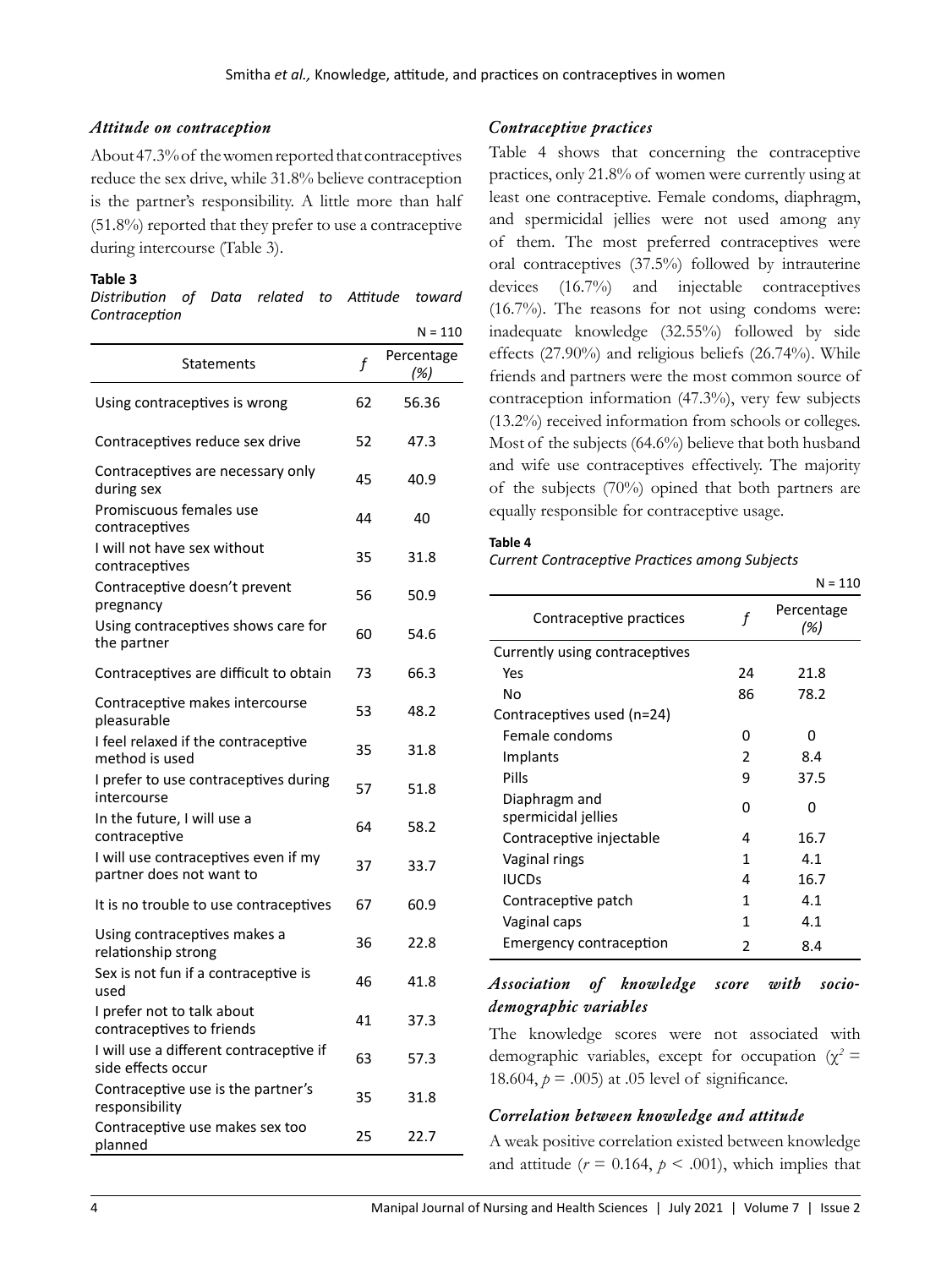women with better knowledge have positive attitude towards contraception.

## **Discussion**

The study had a response rate of 100%, with all 110 women participating in the study. The findings of this study's demographic characteristics are similar to a survey conducted in the rural area of Tamil Nadu among 84 married women, where the mean age of respondents was 30.95 years. All women received a formal education, and among them, a majority (41.7%) had two children, 33.7% had one child, 22.6% had no children, and 2.4% were having more than two children (Nair, Ashok, & Solanke, 2016).

In this study, all the subjects knew at least one contraceptive method, which differs from the result of the research conducted at the wards of Dharan Sub-Metropolitan city, Nepal, which showed that only 92.3% had heard of at least any one contraceptive method (Thapa, Pokharel, & Shrestha, 2018). Studies conducted elsewhere show that contraceptive knowledge is almost universal among subjects. Nearly all young married women are aware of at least one contraception method (Nair et al., 2016; Rahman & Kabir, 2005).

Many women in this study knew about condoms, permanent sterilization methods, IUCDs, and oral pills. The findings of this study are similar to another study, where the most common contraceptive known to women was oral pill (59.6%) followed by condoms (19.2%), injectable  $(15.2\%)$ , tubectomy  $(0.1\%)$ , and IUDs (2.4%). Modern methods were better known by women than traditional methods (Rahman & Kabir, 2005). This could be because of the awareness created by the internet, oral pills, condoms, and contraceptives available at community health centres free of cost.

The result is contradicted by the study conducted in Bangalore Medical College and Research Institute, India, which showed that 80.67%, 74%, 64%, and 62% of the respondents were having knowledge about female sterilization, IUCDs, condoms, and OCPs, respectively and only 10% knew about injectable (Tejaswini, Spandana, & Bai, 2018). The difference may be due to the setting of this study. Since this study was conducted in a government hospital where economically weaker people seek treatment, probably this may be due to inadequate knowledge about modern contraceptive methods.

In this study, a majority of women reported a positive attitude towards contraceptive use. This reflects the right attitude of women and their responsibility to regulate their reproduction. A study conducted at Khurdha District, Odisha, India, reveals that more than 80% were having a positive attitude towards contraception (Jena et al., 2017). The difference might be due to cultural differences, educational status, and media information.

Less than half of the women never used contraceptives in this study which shows the poor utility of contraception despite a good attitude. The most common contraceptive was pills, followed by IUCDs and emergency contraception. A similar study conducted in another setting showed that 85% of the women were satisfied with contraceptives used in the past. The most common contraceptive was OCPs (37.9%) followed by condoms (31%), female sterilization (27%), IUCDs (24.1%), and the least used contraceptive was injectable (8.6%) (Prachi, Das, Ankur, Shipra, & Binita, 2008).

The common reasons for not using any contraceptive in the present study were lack of knowledge, concerns about side effects, and religious reasons. Similar findings were observed in a study conducted in Odisha which revealed that 47.9% of women were not using contraceptives because they were planning a pregnancy. In comparison, 7.78% did not use it because they did not know about contraception, whereas 20.35% were concerned about side effects and religious reasons (8.42%) (Jena et al., 2017).

About 47.3% of the subjects received information on contraceptives through their friends and partners, social media, and very few women from schools/ colleges/hospitals. In a similar study, most women (78%) had procured information from family and friends, 13% through mass media. Only 9% of women had been counselled in detail by health personnel (Shukla, Fonseca, & Deshmukh, 2017). This reflects that, women may not obtain accurate information as the source of information are social circles and social media. There is an urgent need to disseminate information via health personnel or institutions.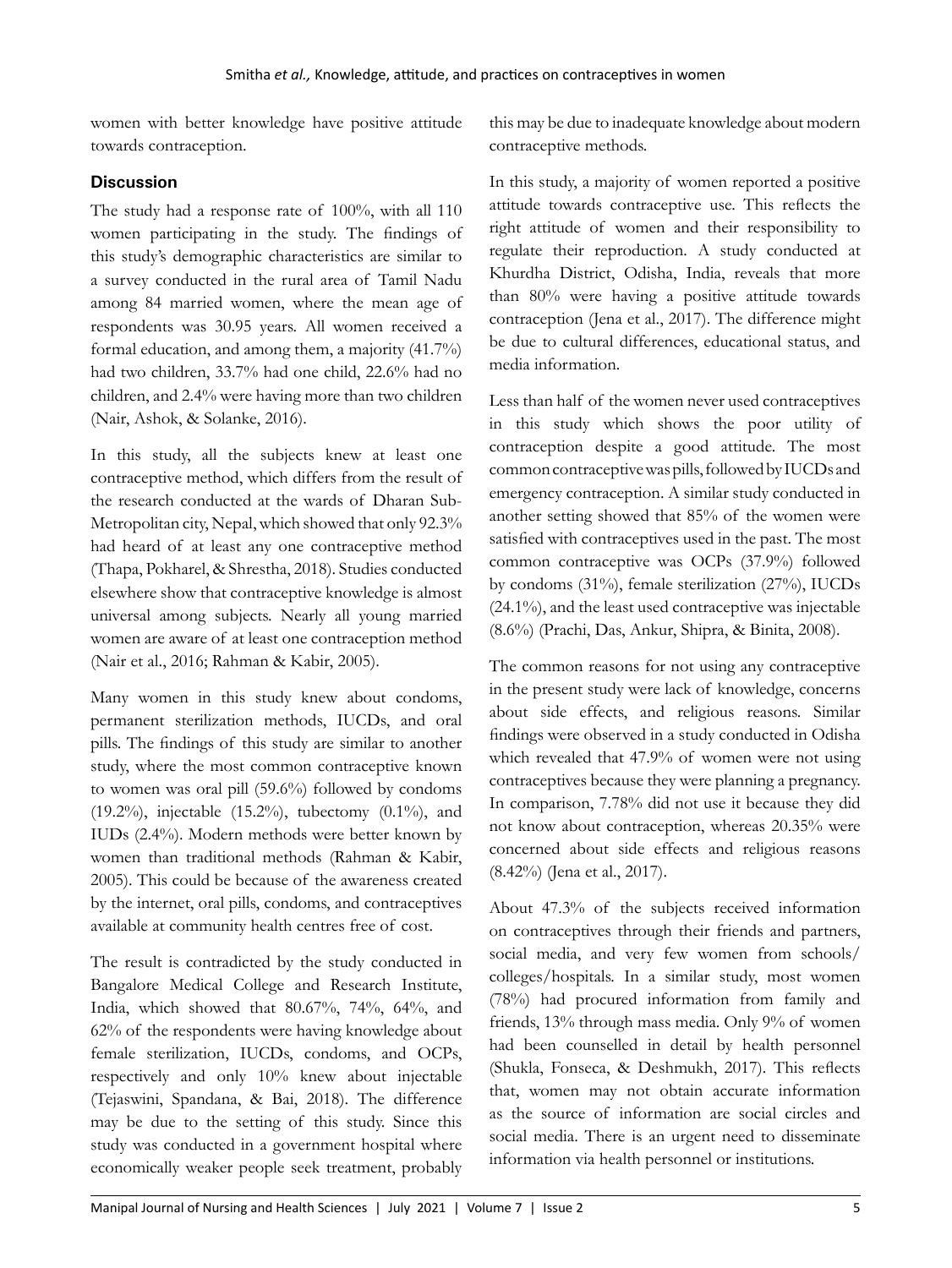Most of the women opined that both husband and wife use contraceptives effectively. Most of the women consider both husband and wife equally responsible for adopting contraceptives for family planning. Women view both partners as responsible, probably because they would be affected by the outcomes of unprotected sex. This outlook is promising as it may contribute to higher contraceptive use rates, spacing births, and lower childbirth rates. However, women practiced contraceptive use when compared to their husbands. The findings are contradicted in a Latino study that reports women are held responsible for contraception (White, Hopkins, & Schiefelbe, 2013).

In this study, knowledge score was associated only with occupation ( $p = .005$ ). A similar study conducted in Coimbatore among primiparous and multiparous women reported a significant association between knowledge, attitude, practice, and demographic variables such as age, occupation, years of marriage, types of contraceptives, and education (Nagamala, Muthulakshmi, & Kayalvizhi, 2018).

In this study, there was a weak positive correlation between knowledge score and attitude, though there was a positive attitude, knowledge, and practice were significantly less.

The study conducted in Dharan city, which assessed the knowledge, attitude, and practices of contraception among married women, showed a statistically significant positive correlation of attitude and practice of contraception with knowledge (Thapa et al., 2018). Attitude and practice were significantly associated, and a majority of women with a positive attitude practiced contraception.

This is a clear indication that with improved contraceptive knowledge, attitude will turn positive, and with good knowledge and attitude, contraceptive practice will be enhanced.

# **Limitations**

The sample consisted of married women attending one tertiary hospital in Odisha state. Hence, we cannot generalize the findings from this study to all married women in Odisha. Women's attitudes and practices being self-reports, there is a chance of reporting bias. The actual practices can be ascertained only through direct observation.

## **Conclusion**

In this study, it was found that though the married women had a positive attitude,  $\pi$ majority had poor knowledge and poor contraceptive use. This shows that there is an urgent need for strong motivation for married women to utilize contraceptives. Good counselling practices, along with clinical work, are very much need of the hour. There is also a need for awareness activities to correct the myths and misconceptions associated with contraceptive measures.

Sources of support: None Conflict of interest: None declared Source of support in the form of grants: None

## **References**

- Cleland, J., Bernstein, S., Ezeh, A., & Faundes, A. (2006, Nov 18). Family planning: the unfinished agenda. *Lancet, 368*(9549), 1810-27. doi:10.1016/ S0140-6736(06)69480-4.
- Ghule, M., Raj, A., Palaye, P., Dasgupta, A., Nair, S., Saggurti, N., Battala, M., & Balaiah, D. (2015). Barriers to use contraceptive methods among rural young married couples in Maharashtra, India: Qualitative findings. *Asian Journal of Research in Social Sciences and Humanities, 5*(6), 18–33. https:// doi.org/10.5958/2249-7315.2015.00132.X.
- Jain, M., Jain, S., Patil, S., & Bang, A. (2017). A study on knowledge attitude and practice of contraception in school going children in Wardha district in central India. *International Journal of Reproduction, Contraception, Obstetrics and Gynecology*, *3*(4), 903-908. Retrieved from https://www.ijrcog.org/index. php/ijrcog/article/view/1264.
- Jena, S., Shrivastava, C., Kripalini, P., Anand, H., Behera, L., Padhi, B. K., & Panigrahi, P. (2017). Awareness, attitude, practice and future use of family planning methods in Bhubaneswar, Odisha. *IOSR Journal of Humanities and Social Science (IOSR-JHSS), 22*(9), 57- 63. doi:10.9790/0837-2209115763.
- Ministry of Health and Family Welfare. (2015-16). *Family Planning Annual Report 2015-16.* Retrieved from https://main.mohfw.gov.in/sites/default/ files/56324455632156323214.pdf.
- Ministry of Health and Family Welfare. (2018). *National Programme for Family Planning.* National Health Portal, India. Retrieved from https://www.nhp. gov.in/national-programme-for-family-planning\_ pg.